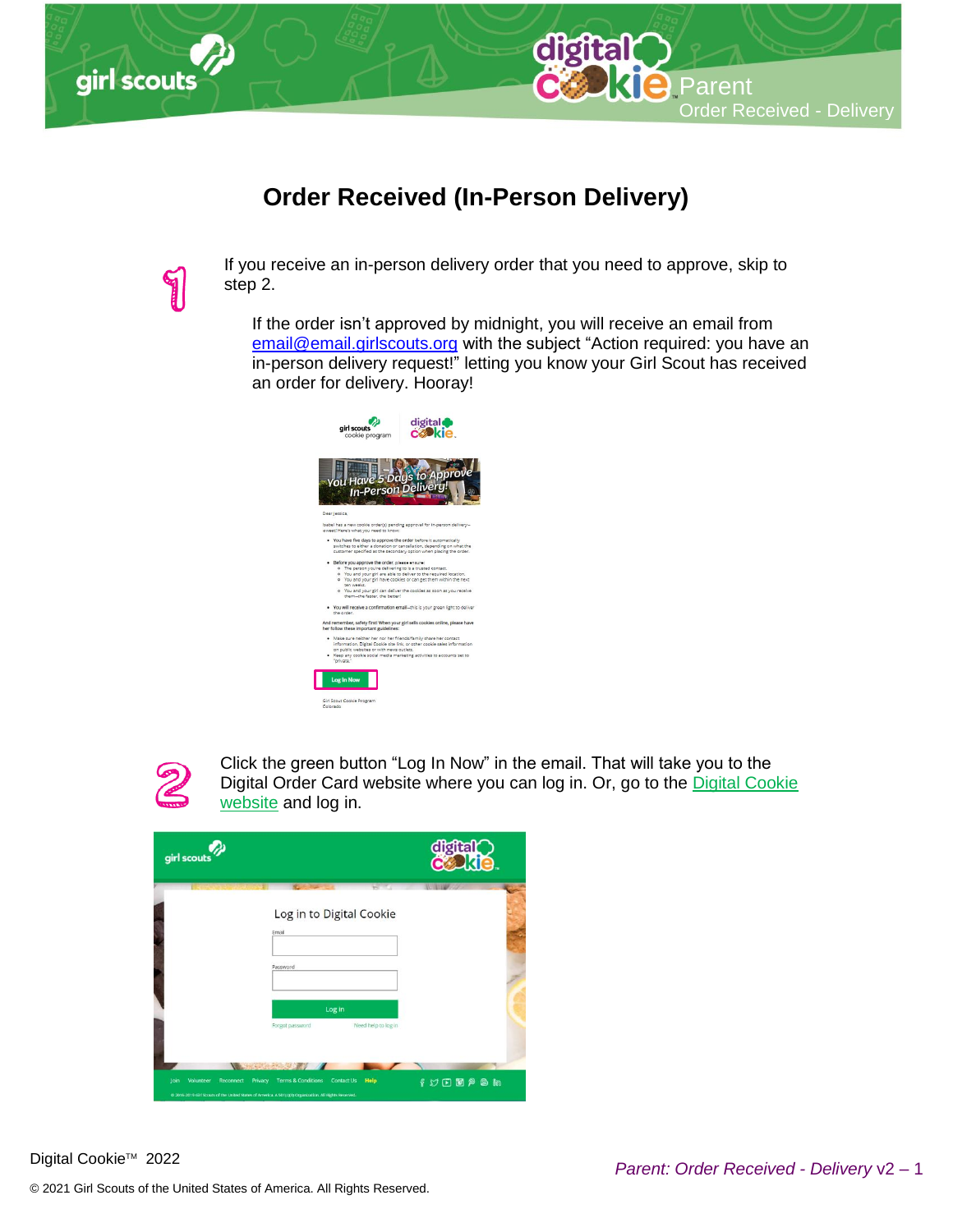



Click on the "Orders" tab and see what orders are pending your approval.





You will see a list of all orders needing approval, including the customer order number, number of boxes in each order, the customer's address, when the customer placed the order, and the number of days you have to approve it until it reverts to the customer's second choice option.

| <b>Digital Cookie Orders to Deliver</b> |  |  |  |
|-----------------------------------------|--|--|--|

**Running a Good Business** Keep track of what's been ordered, when it's approved, and when it's delivered.

## 2 Orders to approve for delivery in person

Click on a name to see all the details about the order. Then "Approve" or "Decline" the order.

| Select all<br>in view |                     | Approve Order Decline Order |                                       |                                                               |            | Show 5 Items                                     |
|-----------------------|---------------------|-----------------------------|---------------------------------------|---------------------------------------------------------------|------------|--------------------------------------------------|
|                       | Order # Cookie Pkgs | Paid by                     | Deliver to                            |                                                               |            | Delivery Address Order Date Days left to Approve |
| 05073568              | 6                   |                             | Jane-Anne Cathcart Jane-Anne Cathcart | 135 Main St, Hanc<br>ock. MA                                  | 12/02/2019 | 4                                                |
| 05073570              | 6                   | Joseph Matimora             | Joseph Matimora                       | 14280 SE Fisher<br>Way, Apt 10D, cin 12/02/2019<br>cinati, OH |            | 4                                                |

## **TIPS!**

- The customer's second choice could be "Cancel" or "Donate." Don't risk a lost sale and a disappointed customer—approve or decline orders within five days.
- Be sure to approve the order before delivering it to make sure the customer's payment is accepted.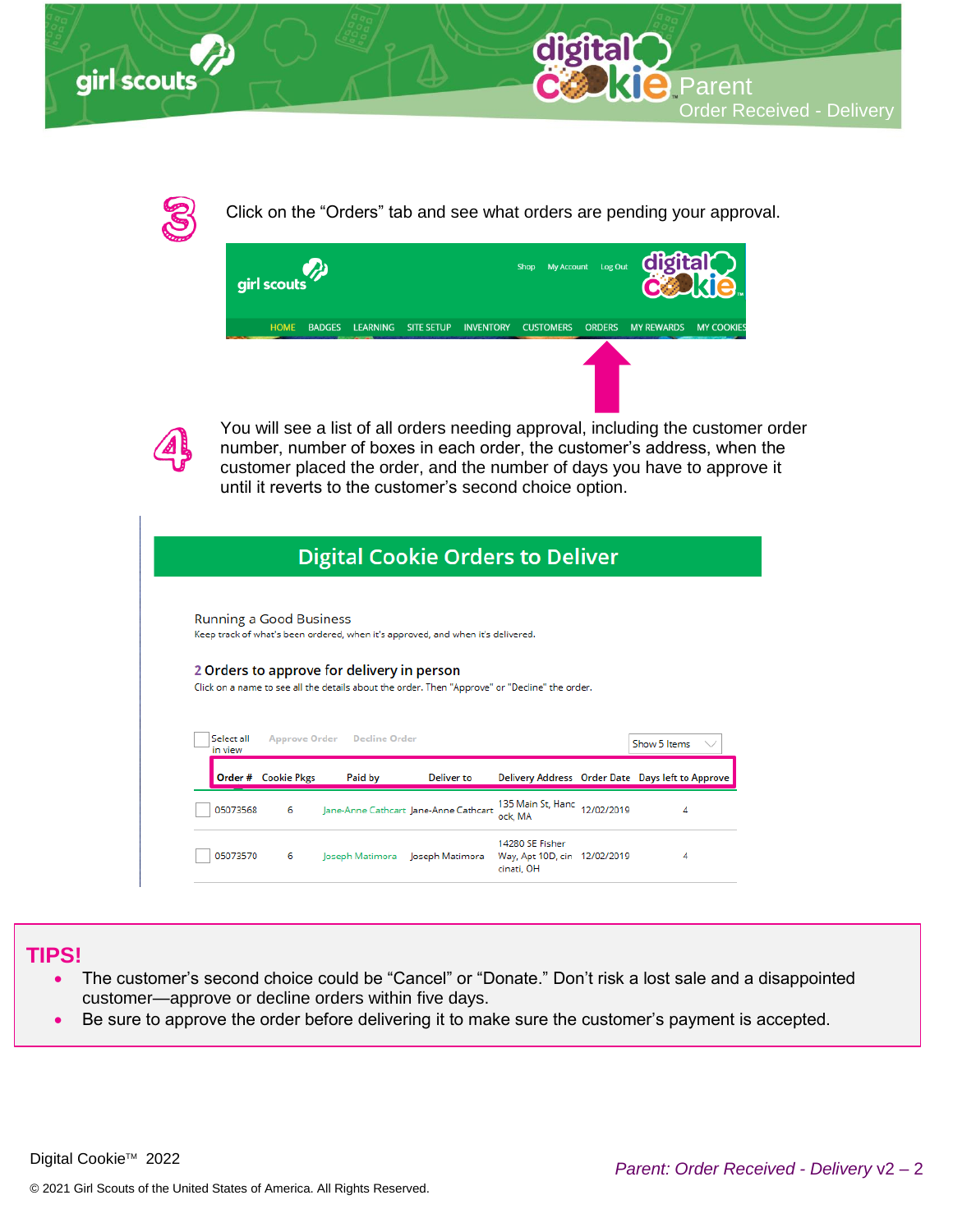

When determining whether to approve or decline the order, consider -



- Is the customer a known and trusted individual?
- Are you willing and able to get the cookies to the customer's location in the next ten weeks?

AND

• Do you have or will you have the inventory available?

If so, "Approve Order."

If you are unable or unwilling to fulfill the customer's order, click "Decline Order" and the order will default to whatever second option the customer has selected: "Cancel" or "Donate."



There are multiple ways to approve and decline orders for delivery.

a) Check the boxes in front of the orders you want to approve or decline and then click "Approve Order" or "Decline Order"



You will get a pop-up message confirming you want to approve all of the orders you selected and can deliver them to the customer:

| <b>Approve Delivery for Cookie Orders</b>                                                                                                                                                                                                                                                   |  |
|---------------------------------------------------------------------------------------------------------------------------------------------------------------------------------------------------------------------------------------------------------------------------------------------|--|
| Orders selected: 2                                                                                                                                                                                                                                                                          |  |
| Items to check before you approve order delivery for Jennifer:                                                                                                                                                                                                                              |  |
| . You have all the cookies on hand or can obtain them from your troco.<br>. You are willing and able to travel to the delivery address.<br>. You will contact the customer to arrange a delivery date and time.                                                                             |  |
| When you approve delivery of these orders, the customer's credit card will be charged for the cookies and Jennifer will be able to see<br>all order details including the customer's name and contact information. Don't forget it's important to mark when she's delivered<br>the cookiest |  |
| <b>Approve Order</b><br><b>CANCEL</b>                                                                                                                                                                                                                                                       |  |

Once you approve or decline you can't change the action and an email is deployed to the customer.

Or that you want to decline all of the orders you selected and understand if the orders are being cancelled or donated:

| <b>Decline Delivery for Cookie Orders</b>                                                                                                                  |  |
|------------------------------------------------------------------------------------------------------------------------------------------------------------|--|
| Secondary options your customers selected if their order is declined:                                                                                      |  |
| DONATE: 2 Orders<br>If you decline to deliver these orders, the customer's credit card will be charged and the cookies will be donated. Each donated order |  |
| will count towards cookie sales.                                                                                                                           |  |
| CANCEL: 0 Order<br>If you decline to deliver these orders, the customer's credit card will not be charged as the order is cancelled.                       |  |
| If an order is declined, it cannot be re-approved or changed.                                                                                              |  |
|                                                                                                                                                            |  |
| <b>Decline Order</b><br>Cancel                                                                                                                             |  |
|                                                                                                                                                            |  |
|                                                                                                                                                            |  |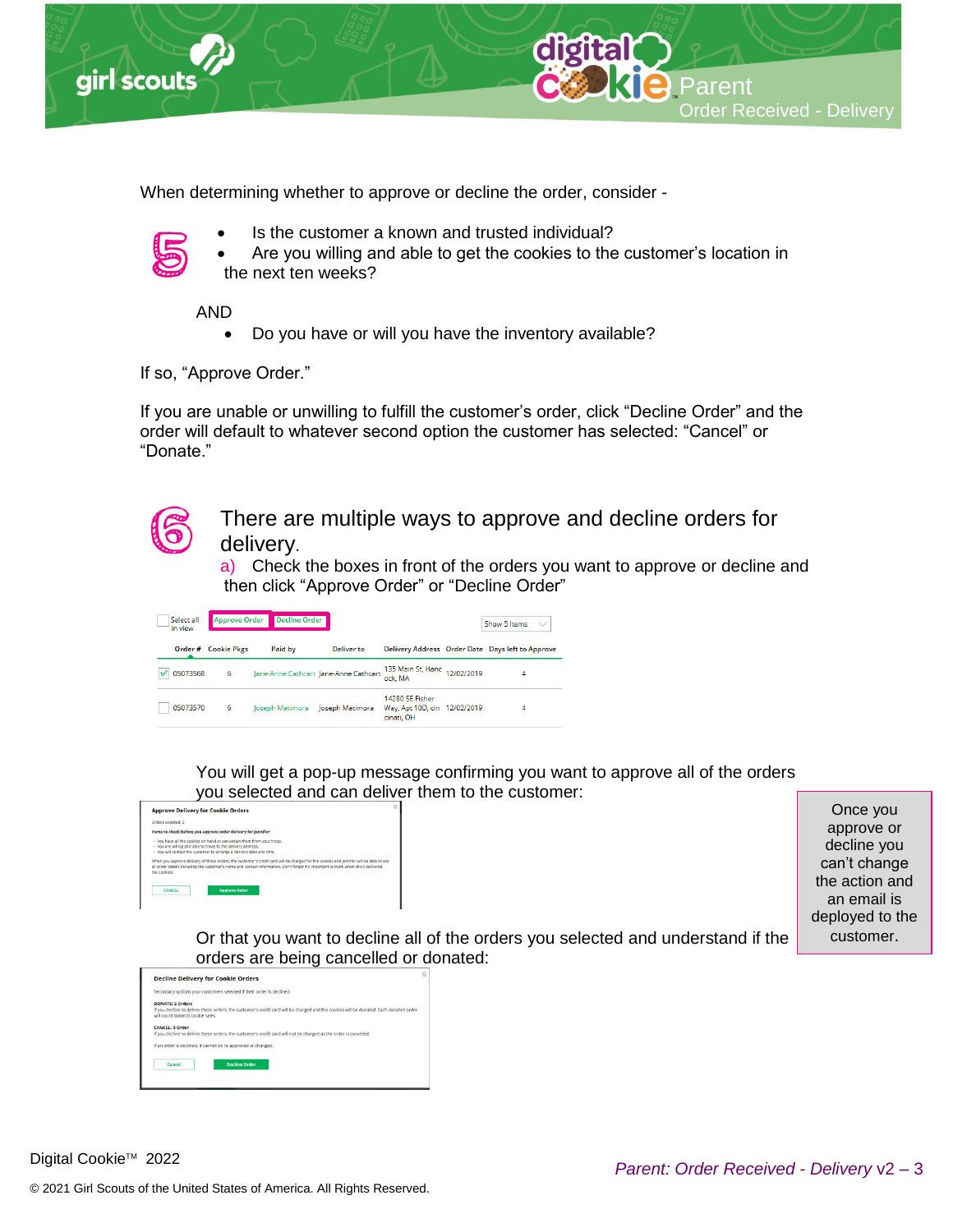

b) Click the "Select All" box, which will select all of the orders on that page that need approval, then click "Approve Order" or "Decline Order".



You will also get a pop-up message confirming your batch approval or your declining of the orders selected, as above in option a.

c) Click on the individual customer to bring up that person's order details:

|                                                               | <b>Digital Cookie Order</b>                                                                                                                                                                           |                                                                                            |                    |
|---------------------------------------------------------------|-------------------------------------------------------------------------------------------------------------------------------------------------------------------------------------------------------|--------------------------------------------------------------------------------------------|--------------------|
| < Back to cookie order list                                   |                                                                                                                                                                                                       |                                                                                            |                    |
|                                                               |                                                                                                                                                                                                       |                                                                                            |                    |
|                                                               |                                                                                                                                                                                                       | ACTION ITEM: Check your cookie inventory and delivery address before you approve delivery. | <b>Approve Now</b> |
|                                                               | <b>Order Detail</b> Approve for Delivery                                                                                                                                                              |                                                                                            |                    |
| Order Number: 05073568                                        |                                                                                                                                                                                                       | <b>Order Status: Needs Approval</b>                                                        |                    |
|                                                               | Deliver To: Jane-Anne Cathcart                                                                                                                                                                        | Order Type: In-Person Delivery                                                             |                    |
| Delivery Address: 135 Main St                                 | Hancock, Massachusetts 01237-<br>9203                                                                                                                                                                 | Order Date: 12/2/19 8:45 PM CST                                                            |                    |
| Delivery Phone: 273-820-2272                                  |                                                                                                                                                                                                       | Secondary Delivery Option: Cancel Order                                                    |                    |
| <b>Customer Connection: Neighbor / Community</b>              |                                                                                                                                                                                                       | <b>Approved to Deliver: Pending Decision</b>                                               |                    |
|                                                               | <b>Ordered From: My Cookie Website</b>                                                                                                                                                                | <b>Order Delivered:</b>                                                                    |                    |
|                                                               | Order Paid By: Jane-Anne Cathcart                                                                                                                                                                     |                                                                                            |                    |
|                                                               | Billing Email: dctest512-27@girlscouts.org                                                                                                                                                            |                                                                                            |                    |
| <b>Billing Phone: 273-820-2272</b>                            |                                                                                                                                                                                                       |                                                                                            |                    |
| <b>Cookies Selected</b>                                       |                                                                                                                                                                                                       |                                                                                            |                    |
|                                                               | lemon-ups", 1 package                                                                                                                                                                                 | <b>SUMMARY</b>                                                                             |                    |
|                                                               | samoas <sup>®</sup> , 1 package                                                                                                                                                                       | <b>Purchased Packages: 6</b>                                                               | \$24.00            |
|                                                               | tagalongs <sup>®</sup> , 1 package                                                                                                                                                                    | Subtotal:<br>In-person Delivery:                                                           | \$24.00<br>Free    |
|                                                               | thin mints*, 2 packages                                                                                                                                                                               | <b>Order Total:</b>                                                                        | \$24.00            |
| 938                                                           | trefoils*, 1 package                                                                                                                                                                                  | Added to sales goal:                                                                       | 6 packages         |
| <b>Approve or Decline Delivery</b>                            |                                                                                                                                                                                                       |                                                                                            |                    |
|                                                               | Items to review before you approve order delivery for Isabel:                                                                                                                                         |                                                                                            |                    |
| . You are willing and able to travel to the delivery address. | . You have all the cookies on hand or can obtain them from your troop.<br>. You will contact the customer to arrange a delivery date and time.                                                        |                                                                                            |                    |
| mark when she's delivered the cookies!                        | When you approve this order, the customer's credit card will be charged and Isabel can see all<br>order details including the customer's name and contact information. Don't forget it's important to |                                                                                            |                    |
| <b>Decline Order</b>                                          | <b>Approve Order</b>                                                                                                                                                                                  |                                                                                            |                    |
|                                                               |                                                                                                                                                                                                       |                                                                                            |                    |

And click "Approve Order" or "Decline Order" at the bottom.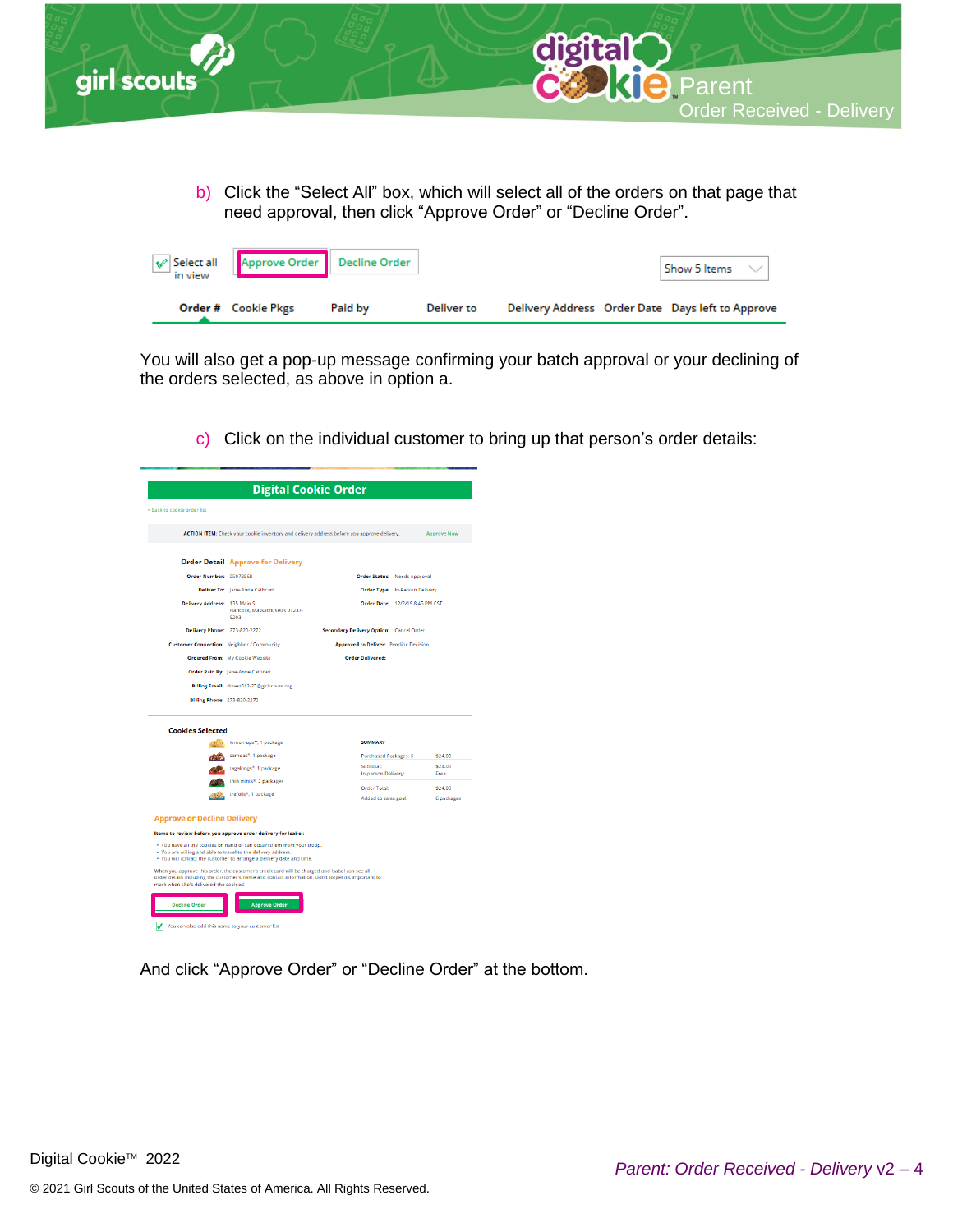

If you have approved the order, it will move down to the section "Deliver: Orders to Deliver", below the "Approve" section.

## 2 Orders to deliver

|            |                            | Click on a name to mark when the cookies were delivered. $(i)$ |                           |                   |
|------------|----------------------------|----------------------------------------------------------------|---------------------------|-------------------|
| Select all |                            | <b>Order Delivered</b> Export Orders                           |                           | Show 5 Items      |
|            | <b>Order # Cookie Pkgs</b> | Deliver to                                                     | <b>Delivery Address</b>   | <b>Order Date</b> |
| 05073376   | 4                          | Jasmin Winter                                                  | PO Box 2347, New York, NY | 11/18/2019        |



Once you have delivered the cookies, log back into Digital Order Card and mark those orders delivered. There are two ways to indicate you have delivered your order:

1. Check the "Select All" box to select all of the orders on the page; they will all be marked "Order Delivered".

2. Check the box in front of any orders you have delivered, and then click "Order Delivered."

|                      | 2 Orders to deliver |                    | Click on a name to mark when the cookies were delivered. $(i)$ |                                             |                   |
|----------------------|---------------------|--------------------|----------------------------------------------------------------|---------------------------------------------|-------------------|
| <b>Select</b><br>all | Select all          | rder Delivered     | <b>Export Orders</b>                                           |                                             | Show 5 Items      |
| OR                   | Order #             | <b>Cookie Pkgs</b> | Deliver to                                                     | <b>Delivery Address</b>                     | <b>Order Date</b> |
| Select a             | 05073376            | 4                  | lasmin Winter                                                  | PO Box 2347, New York, NY                   | 11/18/2019        |
| customer             | 05073568            | 6                  |                                                                | Jane-Anne Cathcart 135 Main St. Hancock, MA | 12/02/2019        |